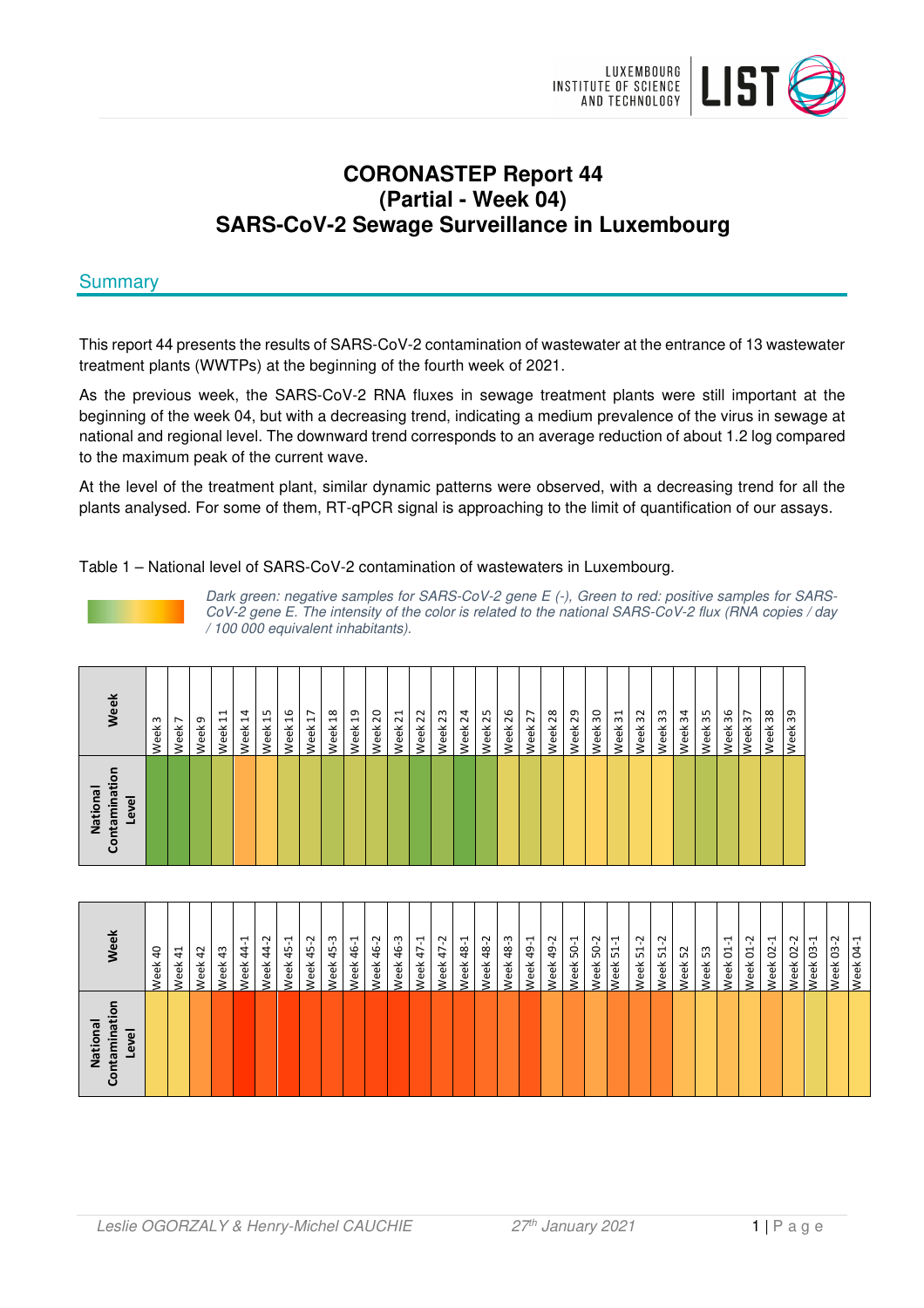

Figure 1a – RT-qPCR quantification time-course monitoring of SARS-CoV-2 (E gene) in Luxembourgish wastewater samples from December 2019 to January 2021. Grey squares: daily-confirmed cases for Luxembourgish residents (https://data.public.lu/fr/datasets/donnees-covid19/), Blue dots: cumulative SARS-CoV-2 flux (RNA copies / day / 100 000 equivalent inhabitants).



Figure 1b – Close-up of Figure 1a showing results from September 1<sup>st</sup> on.

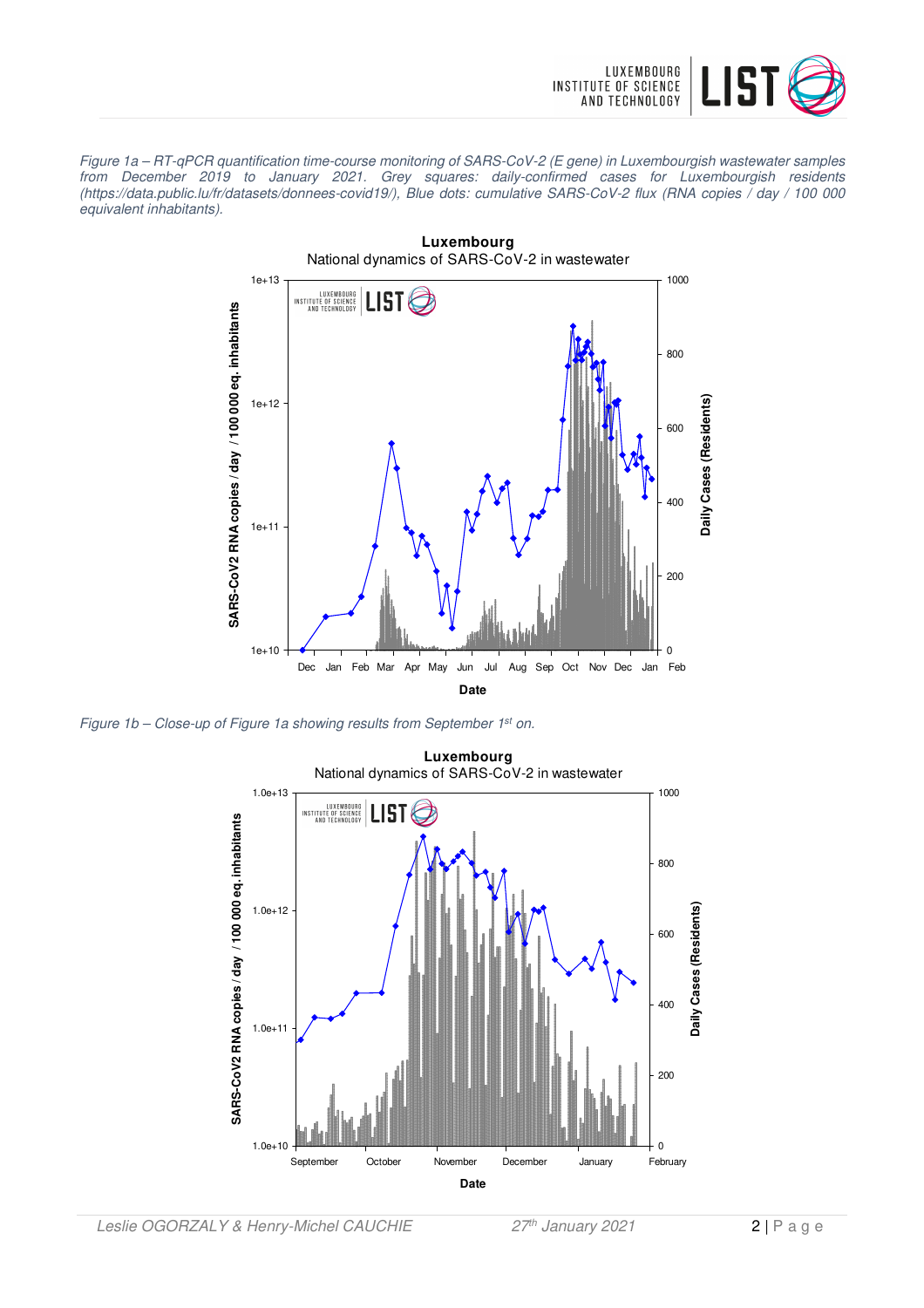

Table 2 - Level of SARS-CoV-2 contamination of each analyzed wastewater treatment plant in Luxembourg during the second wave. BEG: Beggen, BET: Bettembourg, SCH: Schifflange, BLE: Bleesbruck, MER: Mersch, PET: Pétange, HES: Hespèrange, ECG: Echternach, UEB: Uebersyren, GRE: Grevenmacher, TRO: Troisvierges, BOE: Boevange sur Attert, WIL: Wiltz



Dark green: negative samples for SARS-CoV-2 gene E (-), Green to red: positive samples for SARS-CoV-2 gene E. The intensity of the color is related to the RT-qPCR signal (Ct values) Grey boxes: no data

|            | 2020                                    |             |         |                  |                           |         |         |         |         |         |         |                    |         |         | 2021    |         |         |                    |         |         |         |                        |         |         |         |         |         |         |         |           |           |                  |           |                        |           |           |           |           |           |                  |                               |           |           |           |           |                  |           |                    |           |  |                        |           |           |                        |
|------------|-----------------------------------------|-------------|---------|------------------|---------------------------|---------|---------|---------|---------|---------|---------|--------------------|---------|---------|---------|---------|---------|--------------------|---------|---------|---------|------------------------|---------|---------|---------|---------|---------|---------|---------|-----------|-----------|------------------|-----------|------------------------|-----------|-----------|-----------|-----------|-----------|------------------|-------------------------------|-----------|-----------|-----------|-----------|------------------|-----------|--------------------|-----------|--|------------------------|-----------|-----------|------------------------|
|            | <b>Second wave</b><br><b>First wave</b> |             |         |                  |                           |         |         |         |         |         |         |                    |         |         |         |         |         |                    |         |         |         |                        |         |         |         |         |         |         |         |           |           |                  |           |                        |           |           |           |           |           |                  |                               |           |           |           |           |                  |           |                    |           |  |                        |           |           |                        |
| WWTP       | Week <sub>9</sub>                       | Ħ.<br>Week: | Week 14 | Week 15<br>Week: | Week 17<br>$\mathfrak{a}$ | Week 18 | Week 19 | Week 20 | Week 21 | Week 22 | Week 23 | Week 24<br>Week 25 | Week 26 | Week 27 | Week 28 | Week 29 | Week 30 | Week 32<br>Week 31 | Week 33 | Week 34 | Week 35 | 96<br>Week <sup></sup> | Week 37 | Week 38 | Week 39 | Week 40 | Week 41 | Week 42 | Week 43 | Week 44-1 | Week 44-2 | <b>Week 45-1</b> | Week 45-2 | Week 45-3<br>Week 46-1 | Week 46-2 | Week 46-3 | Week 47-1 | Week 47-2 | Week 48-1 | <b>Week 48-2</b> | <b>Week 48-3</b><br>Week 49-1 | Week 49-2 | Week 50-1 | Week 50-2 | Week 51-1 | <b>Week 51-2</b> | Week 51-3 | Week 52<br>Week 53 | Week 01-1 |  | Week 01-2<br>Week 02-1 | Week 02-2 | Week 03-1 | Week 03-2<br>Week 04-1 |
| <b>BEG</b> |                                         |             |         |                  |                           |         |         |         |         |         |         |                    |         |         |         |         |         |                    |         |         |         |                        |         |         |         |         |         |         |         |           |           |                  |           |                        |           |           |           |           |           |                  |                               |           |           |           |           |                  |           |                    |           |  |                        |           |           |                        |
| <b>BET</b> |                                         |             |         |                  |                           |         |         |         |         |         |         |                    |         |         |         |         |         |                    |         |         |         |                        |         |         |         |         |         |         |         |           |           |                  |           |                        |           |           |           |           |           |                  |                               |           |           |           |           |                  |           |                    |           |  |                        |           |           |                        |
| <b>SCH</b> |                                         |             |         |                  |                           |         |         |         |         |         |         |                    |         |         |         |         |         |                    |         |         |         |                        |         |         |         |         |         |         |         |           |           |                  |           |                        |           |           |           |           |           |                  |                               |           |           |           |           |                  |           |                    |           |  |                        |           |           |                        |
| <b>BLE</b> |                                         |             |         |                  |                           |         |         |         |         |         |         |                    |         |         |         |         |         |                    |         |         |         |                        |         |         |         |         |         |         |         |           |           |                  |           |                        |           |           |           |           |           |                  |                               |           |           |           |           |                  |           |                    |           |  |                        |           |           |                        |
| <b>MER</b> |                                         |             |         |                  |                           |         |         |         |         |         |         |                    |         |         |         |         |         |                    |         |         |         |                        |         |         |         |         |         |         |         |           |           |                  |           |                        |           |           |           |           |           |                  |                               |           |           |           |           |                  |           |                    |           |  |                        |           |           |                        |
| <b>PET</b> |                                         |             |         |                  |                           |         |         |         |         |         |         |                    |         |         |         |         |         |                    |         |         |         |                        |         |         |         |         |         |         |         |           |           |                  |           |                        |           |           |           |           |           |                  |                               |           |           |           |           |                  |           |                    |           |  |                        |           |           |                        |
| <b>HES</b> |                                         |             |         |                  |                           |         |         |         |         |         |         |                    |         |         |         |         |         |                    |         |         |         |                        |         |         |         |         |         |         |         |           |           |                  |           |                        |           |           |           |           |           |                  |                               |           |           |           |           |                  |           |                    |           |  |                        |           |           |                        |
| <b>ECH</b> |                                         |             |         |                  |                           |         |         |         |         |         |         |                    |         |         |         |         |         |                    |         |         |         |                        |         |         |         |         |         |         |         |           |           |                  |           |                        |           |           |           |           |           |                  |                               |           |           |           |           |                  |           |                    |           |  |                        |           |           |                        |
| <b>UEB</b> |                                         |             |         |                  |                           |         |         |         |         |         |         |                    |         |         |         |         |         |                    |         |         |         |                        |         |         |         |         |         |         |         |           |           |                  |           |                        |           |           |           |           |           |                  |                               |           |           |           |           |                  |           |                    |           |  |                        |           |           |                        |
| <b>GRE</b> |                                         |             |         |                  |                           |         |         |         |         |         |         |                    |         |         |         |         |         |                    |         |         |         |                        |         |         |         |         |         |         |         |           |           |                  |           |                        |           |           |           |           |           |                  |                               |           |           |           |           |                  |           |                    |           |  |                        |           |           |                        |
| <b>TRO</b> |                                         |             |         |                  |                           |         |         |         |         |         |         |                    |         |         |         |         |         |                    |         |         |         |                        |         |         |         |         |         |         |         |           |           |                  |           |                        |           |           |           |           |           |                  |                               |           |           |           |           |                  |           |                    |           |  |                        |           |           |                        |
| <b>BOE</b> |                                         |             |         |                  |                           |         |         |         |         |         |         |                    |         |         |         |         |         |                    |         |         |         |                        |         |         |         |         |         |         |         |           |           |                  |           |                        |           |           |           |           |           |                  |                               |           |           |           |           |                  |           |                    |           |  |                        |           |           |                        |
| <b>WIL</b> |                                         |             |         |                  |                           |         |         |         |         |         |         |                    |         |         |         |         |         |                    |         |         |         |                        |         |         |         |         |         |         |         |           |           |                  |           |                        |           |           |           |           |           |                  |                               |           |           |           |           |                  |           |                    |           |  |                        |           |           |                        |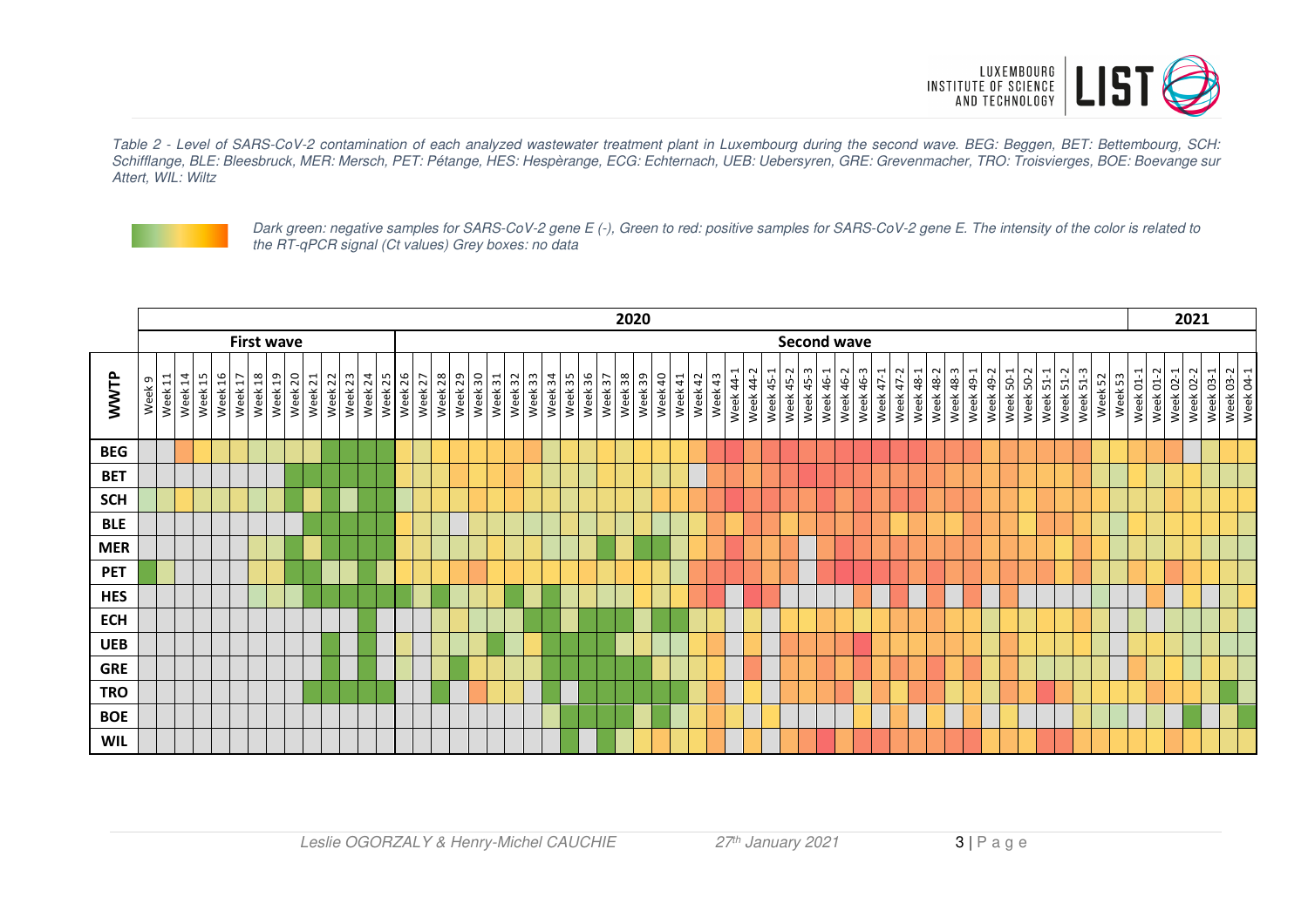





**Date**





**Bettembourg**



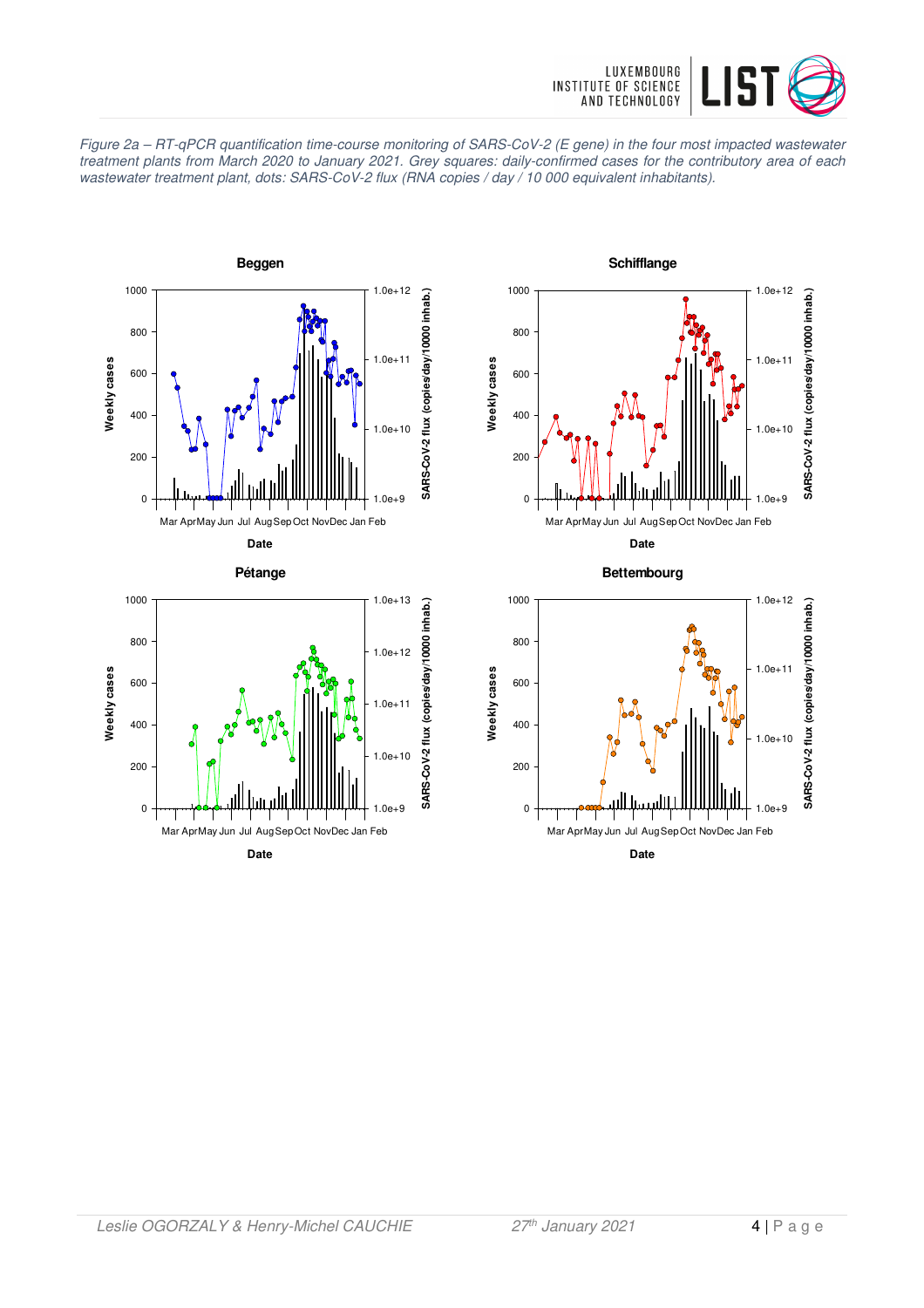







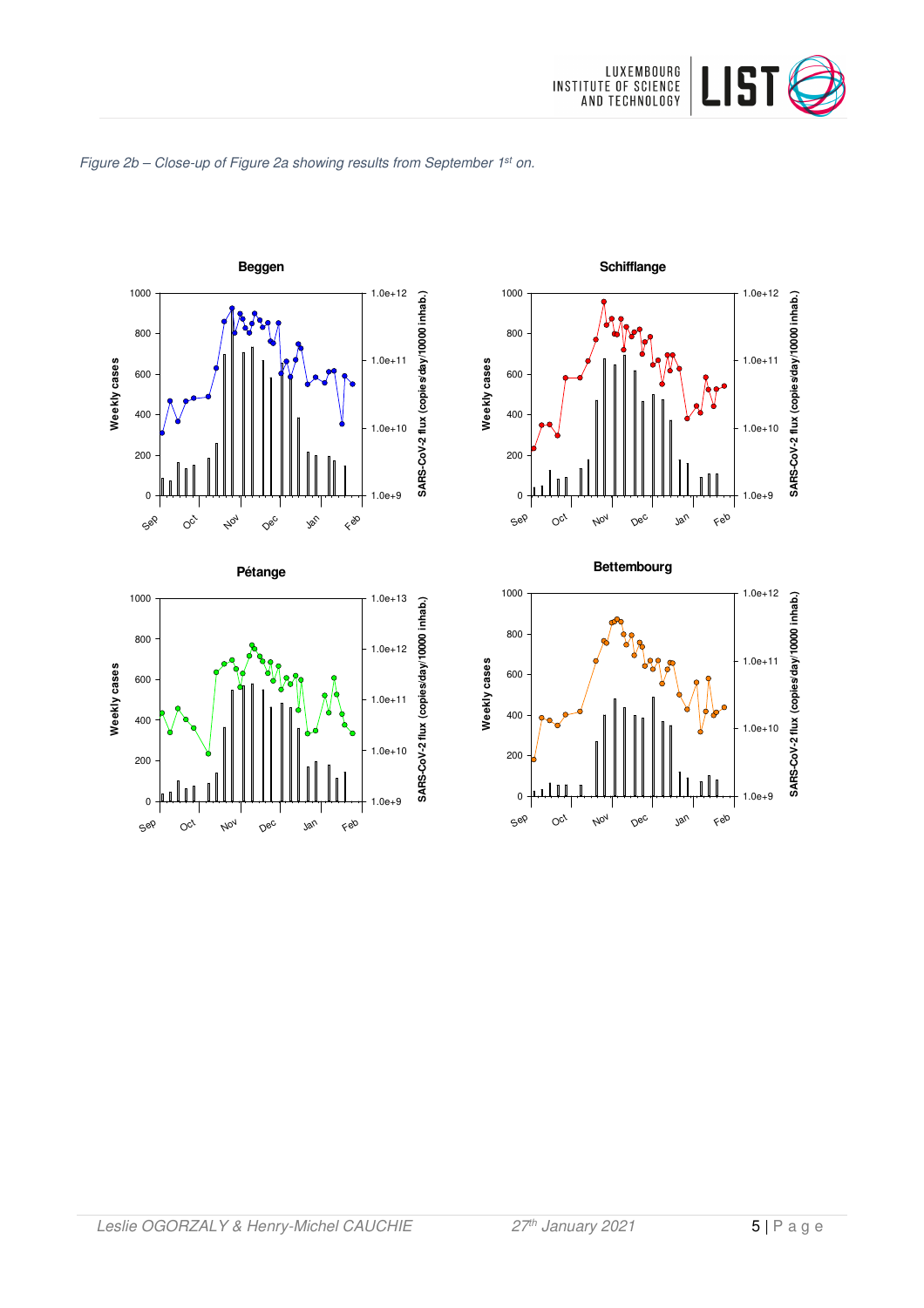

Figure 3a – RT-qPCR quantification time-course monitoring of SARS-CoV-2 (E gene) in Hespérange, Mersch and Boevangesur-Attert wastewater treatment plants from March 2020 to January 2021. Grey squares: daily-confirmed cases for the contributory area of each wastewater treatment plant, dots: SARS-CoV-2 flux (RNA copies / day / 10 000 equivalent inhabitants).





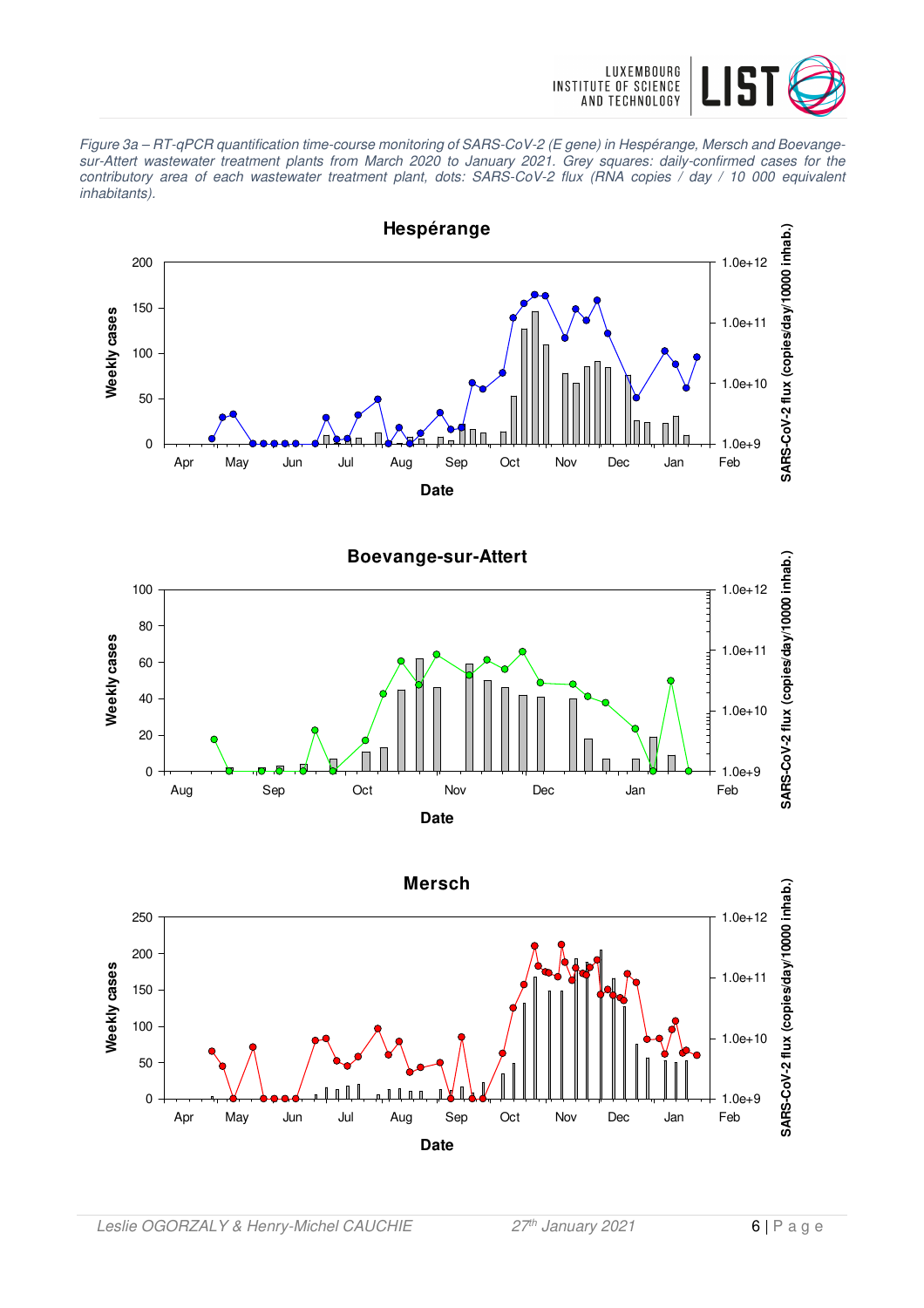

# Figure 3b – Close-up of Figure 3a showing results from September 1<sup>st</sup> on.





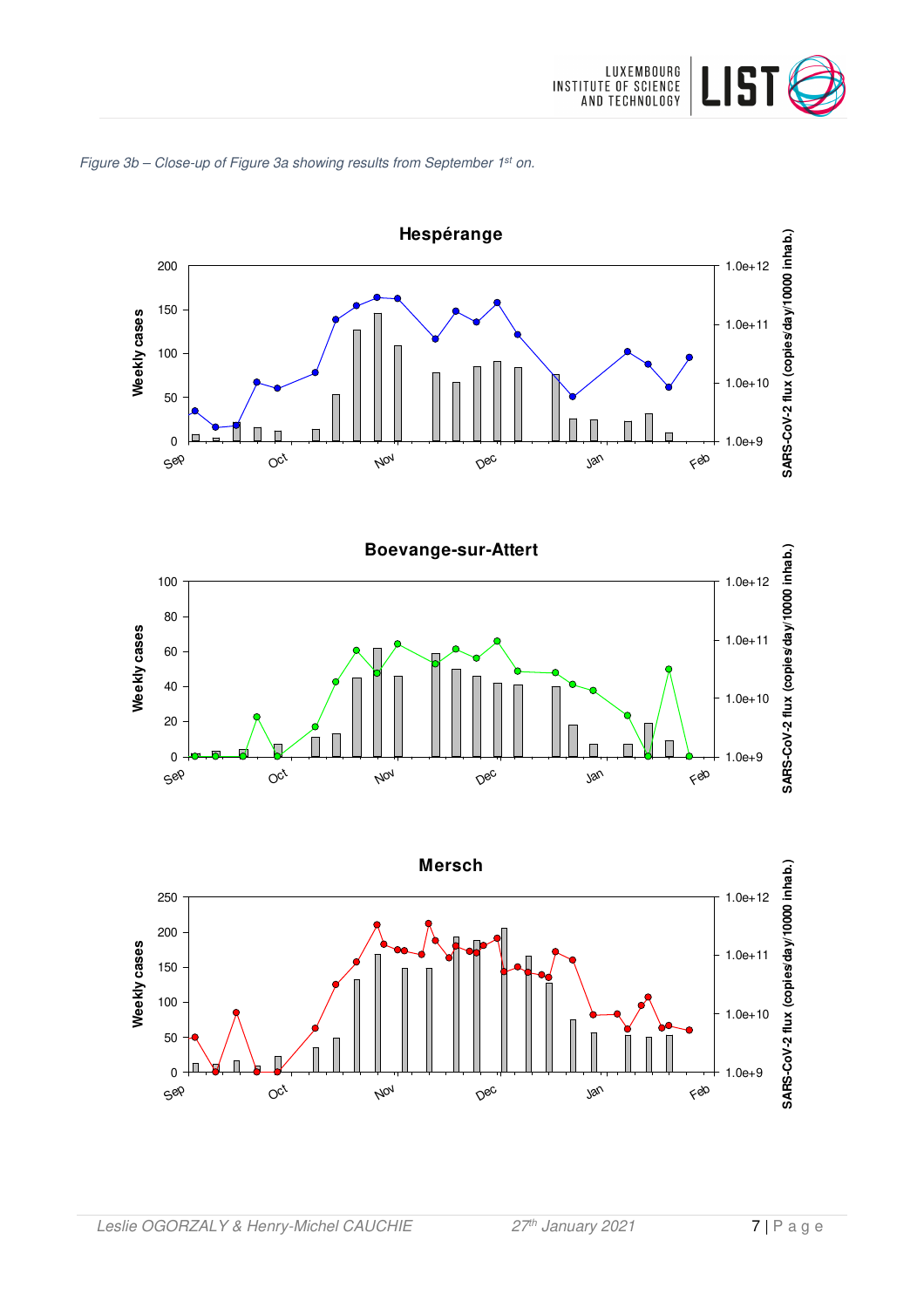

Figure 4a – RT-qPCR quantification time-course monitoring of SARS-CoV-2 (E gene) in SIDEST wastewater treatment plants from March 2020 to January 2021. Grey squares: daily-confirmed cases for the contributory area of each wastewater treatment plant, dots: SARS-CoV-2 flux (RNA copies / day / 10 000 equivalent inhabitants).





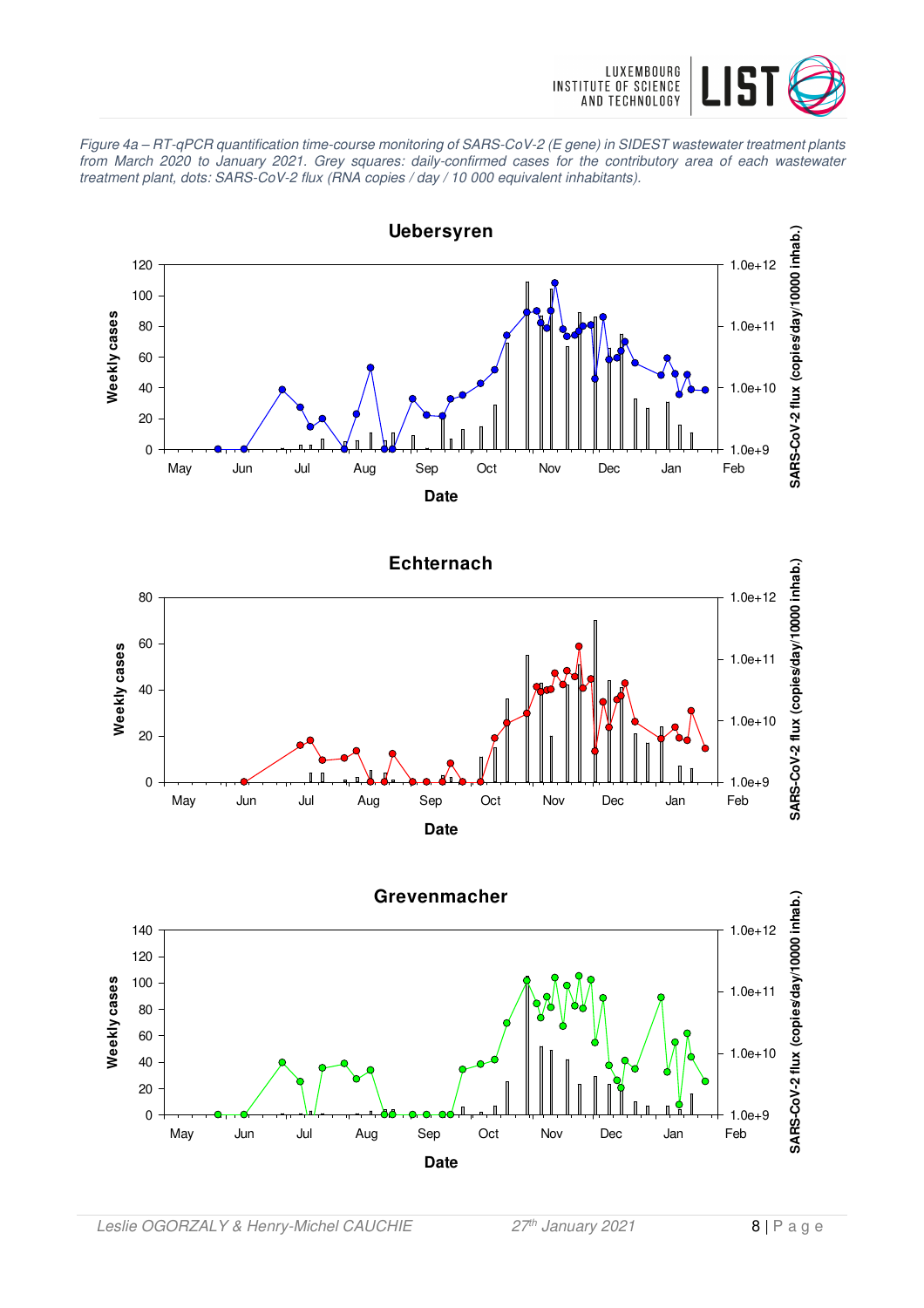







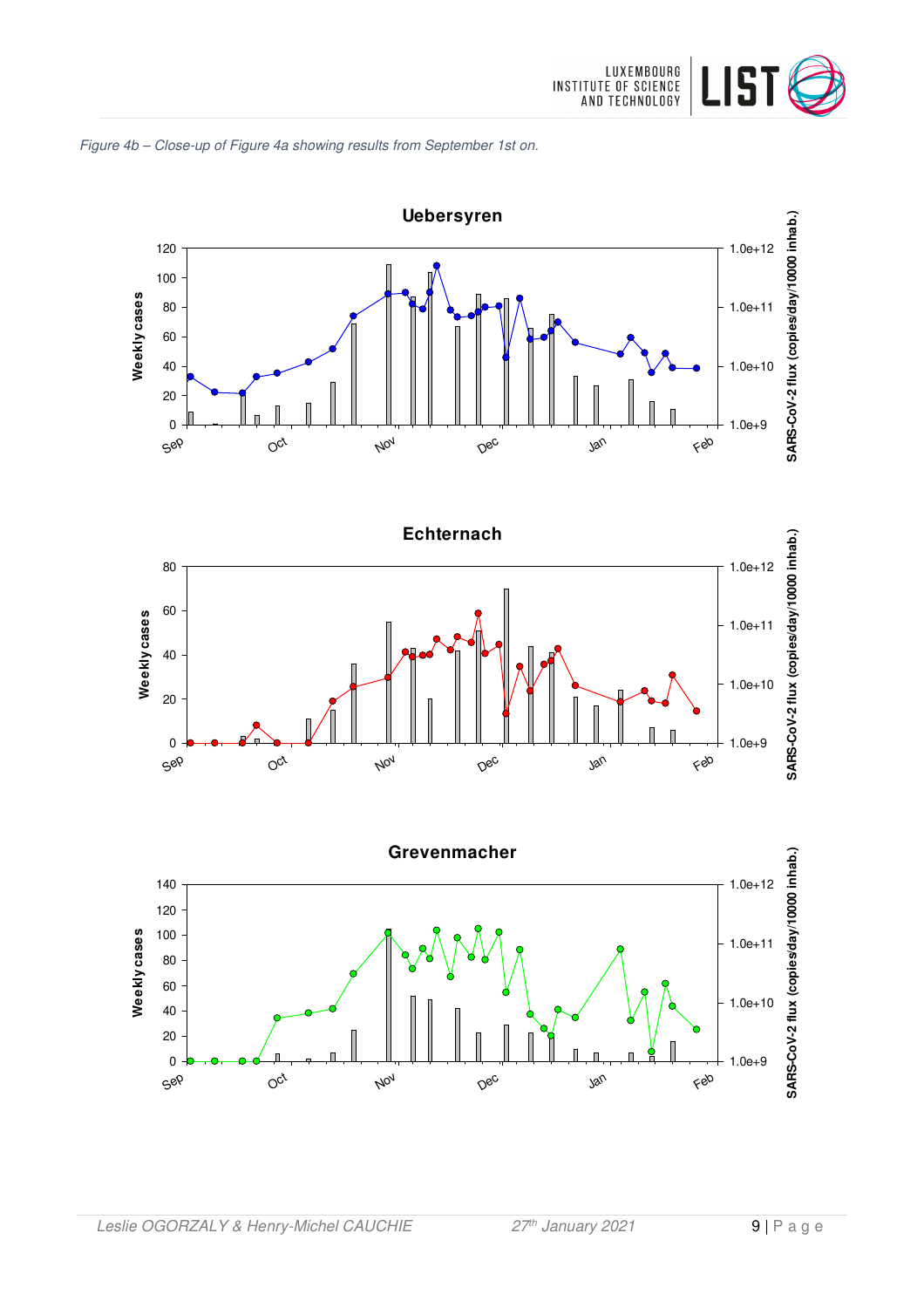

Figure 5a – RT-qPCR quantification time-course monitoring of SARS-CoV-2 (E gene) in SIDEN wastewater treatment plants from March 2020 to January 2021. Grey squares: daily-confirmed cases for the contributory area of each wastewater treatment plant, dots: SARS-CoV-2 flux (RNA copies / day / 10 000 equivalent inhabitants).



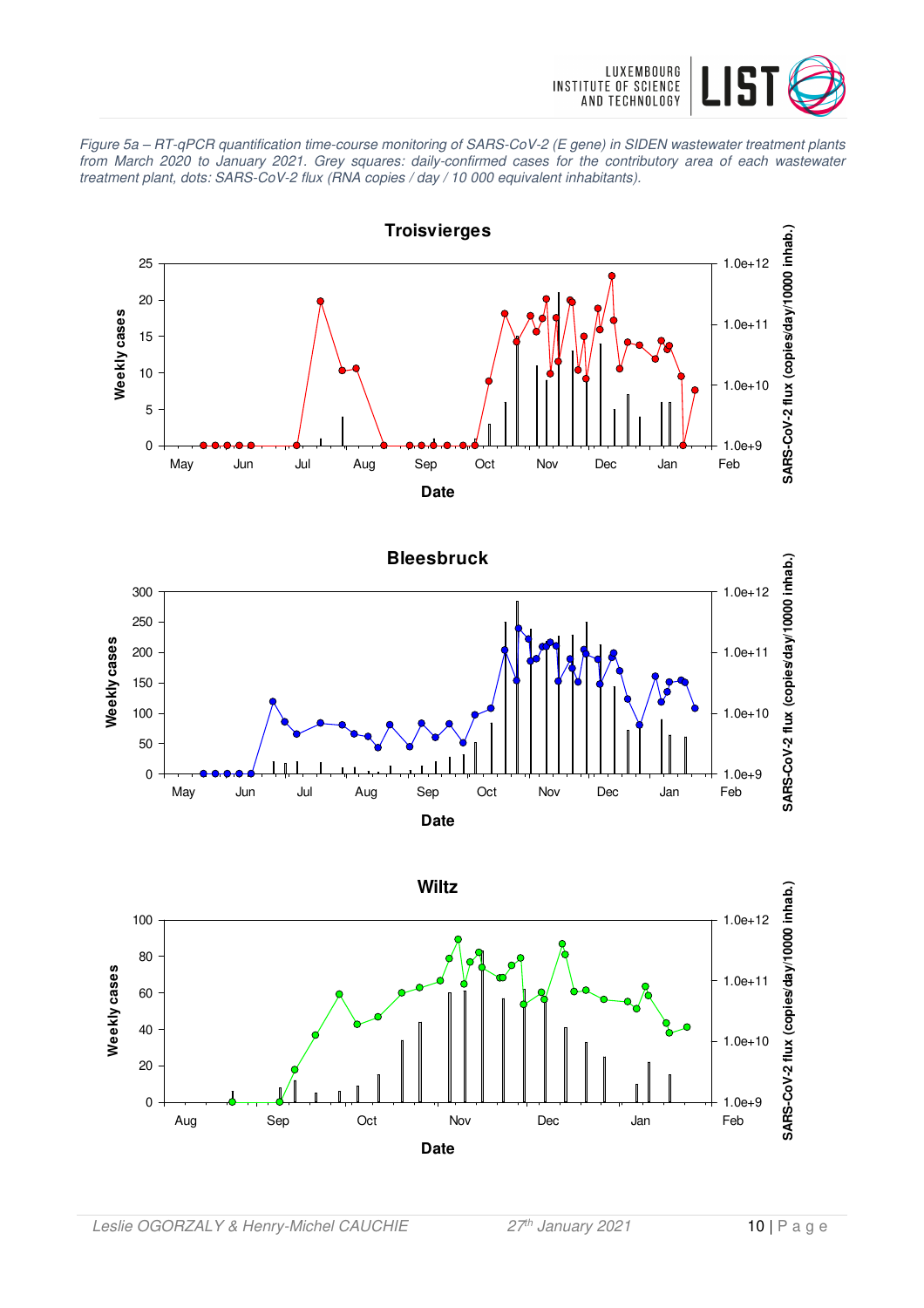





 $O_{C_V}$ 

Nov

Dec

Sep

Jan

Feb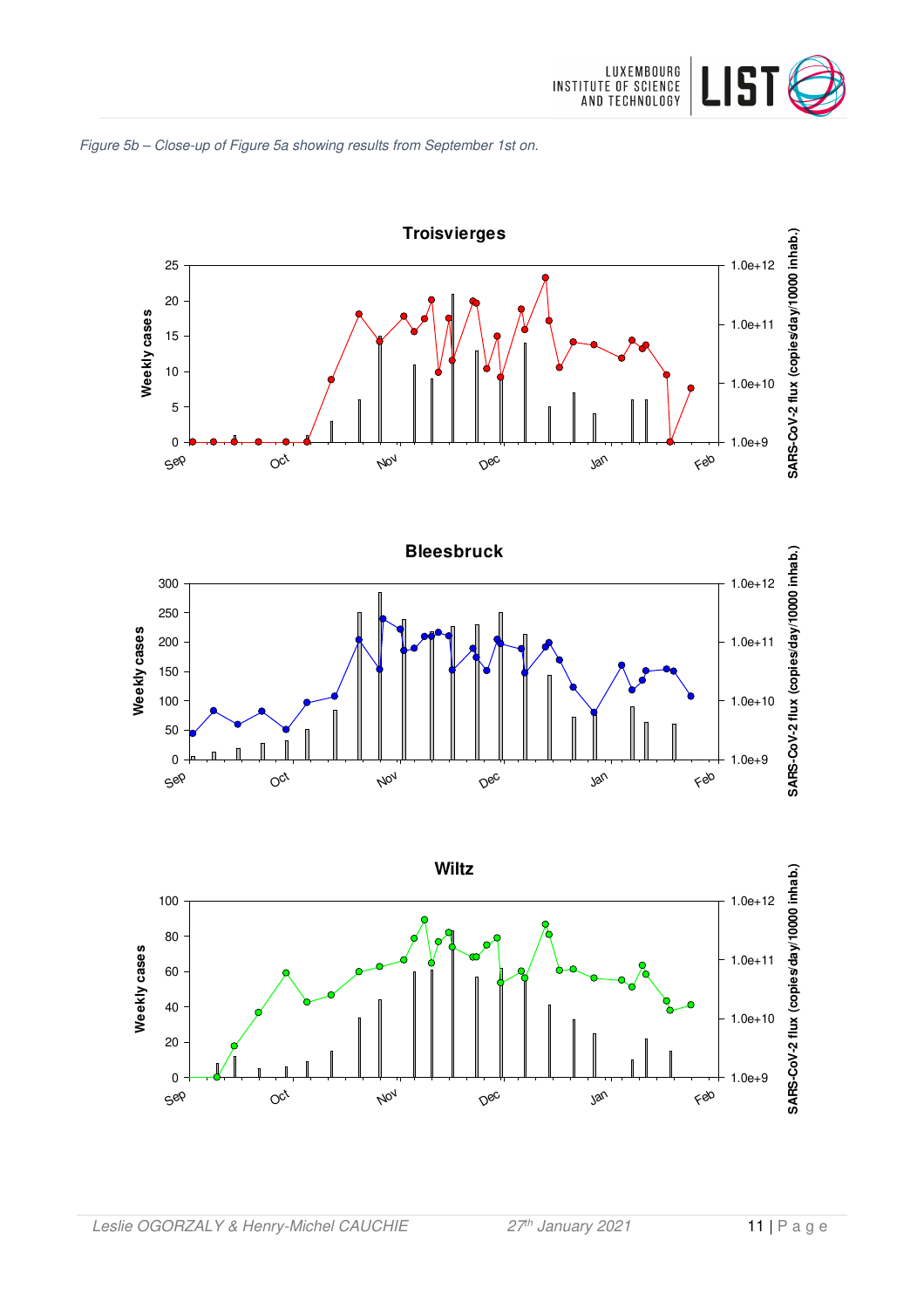

#### Table 3- Timing of sewage sampling since the beginning of the CORONASTEP study

|                     |                                      |                          |         | 2019             |                |             |                |                                     |        |                                                    |                  |                               |                                                |                |            |                                                |                         |      |              |                         |             |            |            |                       |            |            | 2020    |                        |         |            |            |         |              |         |         |                    |              |                            |            |                                          |            |        |                |            |                      |                      |                                  | 2021    |         |                                                     |
|---------------------|--------------------------------------|--------------------------|---------|------------------|----------------|-------------|----------------|-------------------------------------|--------|----------------------------------------------------|------------------|-------------------------------|------------------------------------------------|----------------|------------|------------------------------------------------|-------------------------|------|--------------|-------------------------|-------------|------------|------------|-----------------------|------------|------------|---------|------------------------|---------|------------|------------|---------|--------------|---------|---------|--------------------|--------------|----------------------------|------------|------------------------------------------|------------|--------|----------------|------------|----------------------|----------------------|----------------------------------|---------|---------|-----------------------------------------------------|
| <b>WWTP</b>         | Apede<br>(eq.<br>inhabitants)<br>Max | Inhabitants<br>connected | Week 41 | ∣ ന<br>4<br>Week | Week 46        | LO.<br>Week | m<br>Week      | $\overline{ }$<br>Week <sup>'</sup> | Week 9 | $\overline{\phantom{0}}$<br>$\overline{ }$<br>Week | $\sharp$<br>Week | LO.<br>$\overline{ }$<br>Week | 9T<br>$\sim$<br>$\overline{ }$<br>Week<br>Week | 18<br>Week     | ្អ<br>Week | $\overline{\phantom{0}}$<br>$\sim$<br>eek<br>3 | $\overline{21}$<br>Week | Week | 2 2<br>Week  | $\overline{24}$<br>Week | ∣ ഗി<br>eek | 26<br>Week | 27<br>Week | $\frac{8}{2}$<br>Week | 29<br>Week | 50<br>Week | Week 31 | Week 32<br> 33 <br>eek | Week 34 | 55<br>Week | 36<br>Week | Week 37 | 38<br>Week   | Week 39 | Week 40 | Week 41<br>Week 42 | 43<br>Week - | /eek 44<br>/eek 45<br>Week | 46<br>Week | $\overline{ }$<br>$\overline{4}$<br>Week | 48<br>Week | ආ<br>畜 | 50<br>Week     | 51<br>Week | $\sim$<br>LO.<br>eek | Week 53<br>5<br>Week | $\sim$<br>$\ddot{\circ}$<br>Week | Week 03 | $\beta$ | Week 04<br>Total samples                            |
| Beggen              | 210000                               | 139731                   |         |                  |                |             |                |                                     |        |                                                    |                  |                               |                                                |                |            |                                                |                         |      |              |                         |             |            |            |                       |            |            |         |                        |         |            |            |         |              |         |         |                    |              |                            |            |                                          |            |        | $\overline{ }$ |            |                      |                      |                                  |         |         | 58                                                  |
| Bettembourg         | 95000                                | 53606                    |         |                  |                |             |                |                                     |        |                                                    |                  |                               |                                                |                |            |                                                |                         |      |              |                         |             |            |            |                       |            |            |         |                        |         |            |            |         |              |         |         |                    |              |                            |            |                                          |            |        |                |            |                      |                      |                                  |         |         | $\begin{array}{ c c }\n\hline\n1 & 52\n\end{array}$ |
| Schifflange         | 90000                                | 68143                    |         |                  |                |             |                |                                     |        |                                                    |                  |                               |                                                |                |            |                                                |                         |      |              |                         |             |            |            |                       |            |            |         |                        |         |            |            |         |              |         |         |                    |              |                            |            |                                          |            |        |                |            |                      |                      |                                  |         |         | $\begin{array}{ c c }\n\hline\n1 & 67\n\end{array}$ |
| Bleesbrück          | 80000                                | 30930                    |         |                  |                |             |                |                                     |        |                                                    |                  |                               |                                                |                |            |                                                |                         |      |              |                         |             |            |            |                       |            |            |         |                        |         |            |            |         |              |         |         |                    |              |                            |            |                                          |            |        |                |            |                      |                      |                                  |         |         | $1\overline{51}$                                    |
| Mersch              | 70000                                | 30473                    |         |                  |                |             |                |                                     |        |                                                    |                  |                               |                                                |                |            |                                                |                         |      |              |                         |             |            |            |                       |            |            |         |                        |         |            |            |         |              |         |         |                    |              |                            |            |                                          |            |        |                |            |                      |                      |                                  |         |         | 54                                                  |
| Pétange             | 50000                                | 59481                    |         |                  |                |             |                |                                     |        |                                                    |                  |                               |                                                |                |            |                                                |                         |      |              |                         |             |            |            |                       |            |            |         |                        |         |            |            |         |              |         |         |                    |              |                            |            |                                          |            |        |                |            |                      |                      |                                  |         |         | 62                                                  |
| Hesperange          | 36000                                | 15479                    |         |                  |                |             |                |                                     |        |                                                    |                  |                               |                                                |                |            |                                                |                         |      |              |                         |             |            |            |                       |            |            |         |                        |         |            |            |         |              |         |         |                    |              |                            |            |                                          |            |        |                |            |                      |                      |                                  |         |         | 40                                                  |
| Echternach          | 36000                                | 7499                     |         |                  |                |             |                |                                     |        |                                                    |                  |                               |                                                |                |            |                                                |                         |      |              |                         |             |            |            |                       |            |            |         |                        |         |            |            |         |              |         |         |                    |              |                            |            |                                          |            |        |                |            |                      | $\mathbf{0}$         |                                  |         |         | 42                                                  |
| Uebersyren          | 35000                                | 18600                    |         |                  |                |             |                |                                     |        |                                                    |                  |                               |                                                |                |            |                                                |                         |      |              |                         |             |            |            |                       |            |            |         |                        |         |            |            |         |              |         |         |                    |              |                            |            |                                          |            |        |                |            |                      |                      |                                  |         |         | 45                                                  |
| Grevenmacher        | 47000                                | 9835                     |         |                  |                |             |                |                                     |        |                                                    |                  |                               |                                                |                |            |                                                |                         |      |              |                         |             |            |            |                       |            |            |         |                        |         |            |            |         |              |         |         | $\mathbf{1}$       |              |                            |            |                                          |            |        |                |            |                      | $\mathbf 0$          |                                  |         |         | 45                                                  |
| Troisvierges        | 5000                                 | 3411                     |         |                  |                |             |                |                                     |        |                                                    |                  |                               |                                                |                |            |                                                |                         |      |              |                         |             |            |            |                       |            |            |         |                        |         |            |            |         |              |         |         |                    |              |                            |            |                                          |            |        |                |            |                      |                      |                                  |         |         | 45                                                  |
| Boevange sur Attert | 15000                                | 1170                     |         |                  |                |             |                |                                     |        |                                                    |                  |                               |                                                |                |            |                                                |                         |      |              |                         |             |            |            |                       |            |            |         |                        |         |            |            |         |              |         |         | $\mathbf{1}$       |              |                            |            |                                          |            |        |                |            |                      |                      |                                  |         |         | $\frac{1}{25}$                                      |
| Wiltz               | 16500                                | 6944                     |         |                  |                |             |                |                                     |        |                                                    |                  |                               |                                                |                |            |                                                |                         |      |              |                         |             |            |            |                       |            |            |         |                        |         |            |            |         |              |         |         |                    |              |                            |            |                                          |            |        |                |            |                      |                      |                                  |         |         |                                                     |
| Total               |                                      | 785500 445302 2          |         | $\overline{2}$   | $\overline{2}$ |             | $\overline{2}$ |                                     |        |                                                    |                  |                               |                                                | 5 <sup>5</sup> |            |                                                | 8                       |      | $\mathbf{8}$ |                         |             |            |            |                       |            |            |         |                        | 12      | 12         | 12         | 13      | $13 \mid 13$ |         | 13      | $13 \mid 12$       | 13           | 19 28                      |            | 35 24                                    | 37         | 24     | 24             | 35 13      |                      | 9                    | 23 23 24                         |         |         | 13 621                                              |
| Pop Lux (2019)      |                                      | 613901                   |         |                  |                |             |                |                                     |        |                                                    |                  |                               |                                                |                |            |                                                |                         |      |              |                         |             |            |            |                       |            |            |         |                        |         |            |            |         |              |         |         |                    |              |                            |            |                                          |            |        |                |            |                      |                      |                                  |         |         |                                                     |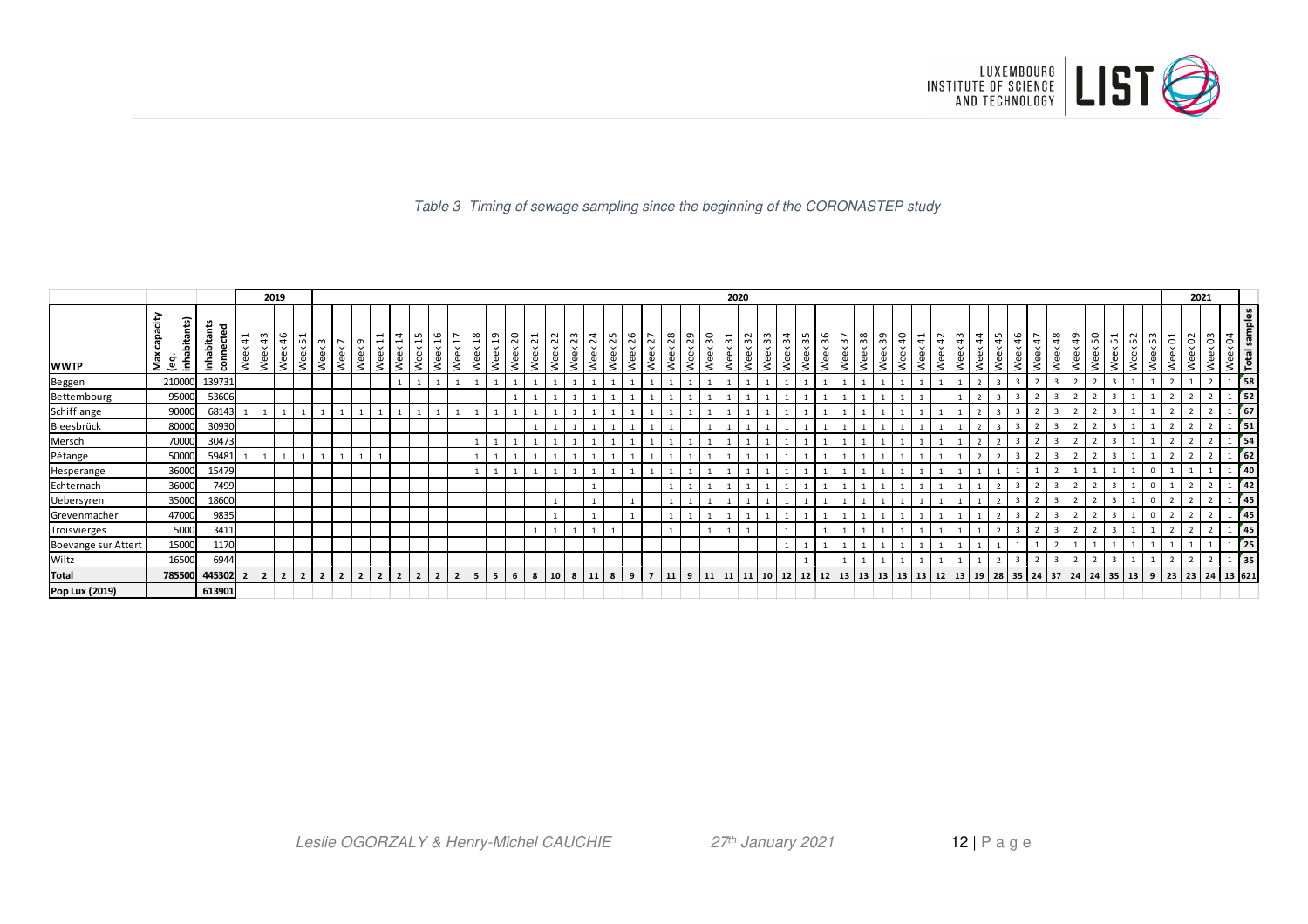# Materials and Methods



#### **Sewage samples**

From March 2020 to January 2021, up to thirteen WWTPs were sampled at the inlet of the plant according to the planning presented in Table 3. The operators of the WWTPs sampled a 24-h composite sample of 96 samples according to your own sampling procedure. Composite sample was stored at 4°C until sample processing.

#### **Sample processing**

The samples were transported to the laboratory at 4°C and viral RNA was isolated on the day of sampling. Larger particles (debris, bacteria) were removed from the samples by pelleting using centrifugation at 2,400 x g for 20 min at 4°C. A volume of 120 mL of supernatant was filtered through Amicon® Plus-15 centrifugal ultrafilter with a cut-off of 10 kDa (Millipore) by centrifugation at 3,220 x g for 25 min at 4°C. The resulting concentrate was collected and 140 µL of each concentrate was then processed to extract viral RNA using the QIAamp Viral RNA mini kit (Qiagen) according to the manufacturer's protocol. Elution of RNA was done in 60 μL of elution buffer.

#### **Real-time One-Step RT-PCR**

Samples are screened for the presence of *Sarbecovirus (Coronaviridae, Betacoronaviruses*) and/or SARS-CoV-2 virus RNA by two distinct real-time one-step RT-PCR, one on the E gene (Envelope small membrane protein) and the second on the N gene (nucleoprotein). The E gene real-time RT-PCR can detect Sarbecoviruses, i.e. SARS-CoV, SARS-CoV-2 and closely related bat viruses. In the context of the COVID19 pandemic, it can be assumed that only SARS-CoV-2 strains will be detected by this assay given that SARS-CoV virus has been eradicated and other bat viruses do not commonly circulate in the human population. The E gene assay is adapted from Corman et al. [17]. The N gene real-time RT-PCR assay (N1 assay) specifically detects SARS-CoV-2 virus. It is adapted from the CDC protocol<sup>1</sup>. The two primers/probe sets are presented in Table 3. The RTqPCR protocols and reagents were all provided by the LIH.

| <b>Target</b> | <b>Primer name</b> | Primer sequence (5' to 3')                     | <b>References</b> |
|---------------|--------------------|------------------------------------------------|-------------------|
| E gene        | E Sarbeco F1       | 5-ACAGGTACGTTAATAGTTAATAGCGT-3                 | Corman et al.,    |
|               | E Sarbeco R2       | 5-ATATTGCAGCAGTACGCACACA-3                     | 2020              |
|               | E Sarbeco P1       | 5'-FAM-ACACTAGCCATCCTTACTGCGCTTCG-BHQ1         |                   |
| N gene        | 2019-nCoV N1 Fw    | 5'-GAC CCC AAA ATC AGC GAA AT-3'               | CDC               |
|               | 2019-nCoV N1 Rv    | 5'-TCT GGT TAC TGC CAG TTG AAT CTG-3'          |                   |
|               | 2019-nCoV N1 Probe | 5'-FAM-ACC CCG CAT TAC GTT TGG TGG ACC-BHQ1-3' |                   |

#### Table 4 – RT-qPCR primer-probe sets

Each reaction contained 5 μL of RNA template, 5 μL of TaqPath 1-step RT-qPCR MasterMix (A15299, Life Technologies), 0.5 µL of each primer (20 µM) and probe (5 µM) and the reaction volume was adjusted to a final volume of 20 μL with molecular biology grade water. Thermal cycling reactions were carried out at 50 °C for 15 min, followed by 95 °C for 2 min and 45 cycles of 95 °C for 3 sec and 58°C (E gene) or 55°C (N gene) for 30 sec using a Viia7 Real-Time PCR Detection System (Life Technologies). Reactions were considered positive (limit of detection – LOD) if the cycle threshold (Ct value) was below 40 cycles.

<sup>1</sup> https://www.cdc.gov/coronavirus/2019-ncov/downloads/rt-pcr-panel-primer-probes.pdf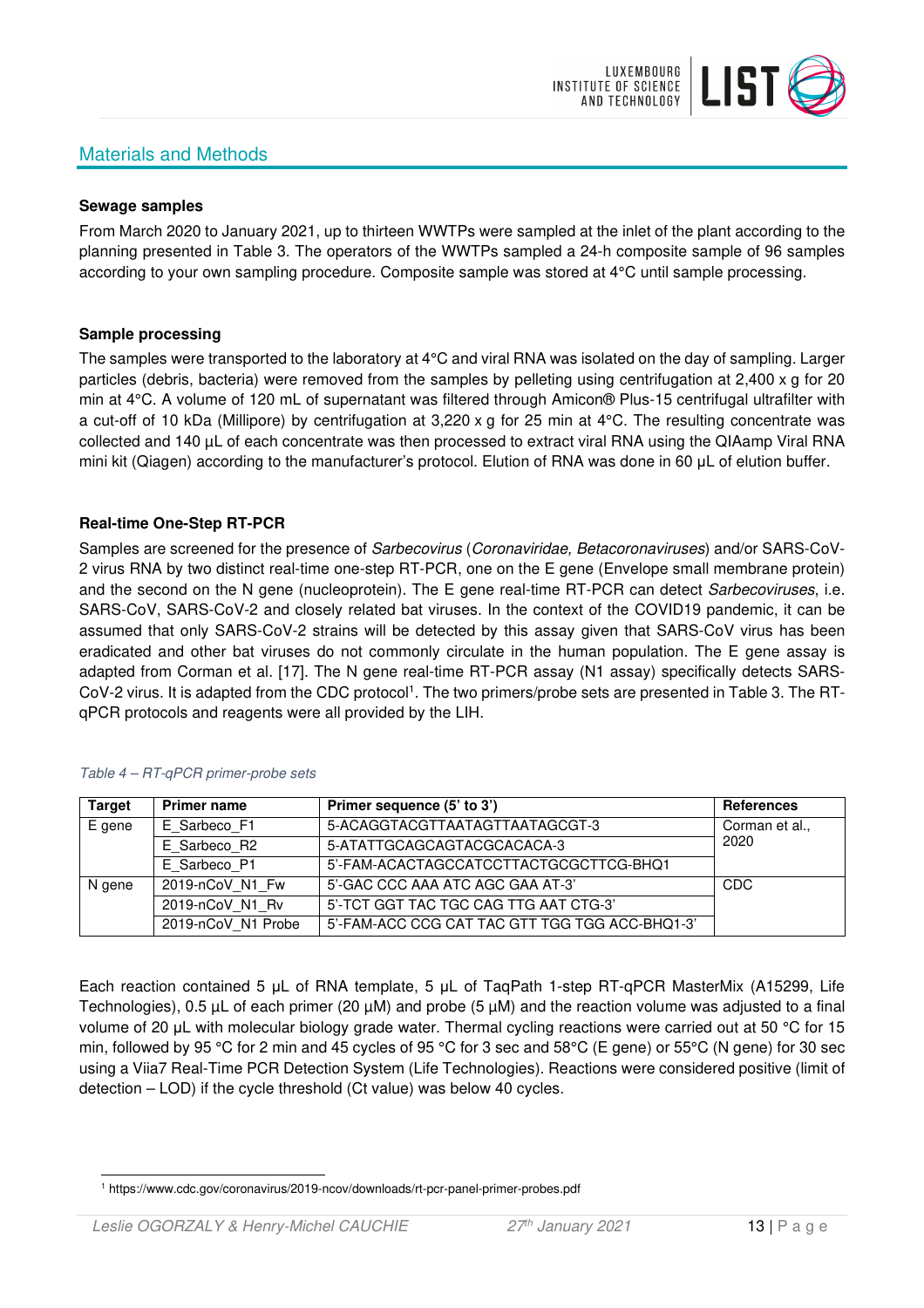

### **Controls**

A non-target RNA fragment commercially available (VetMAX™ Xeno™ IPC and VetMAX™ Xeno™ IPC Assay, ThermoFischer Scientific) was added to the viral RNA extract from sewage concentrates as an internal positive control (IPC). This IPC-RNA is used to control the performance of the RT-qPCR (E gene) and to detect the presence of RT-qPCR inhibitors.

Viral RNA copies quantification of both targeting genes in wastewater samples was performed using RT-qPCR standard curves generated using EDX SARS-CoV-2 Standard (Biorad). This standard is manufactured with synthetic RNA transcripts containing 5 targets (E, N, S, ORF1a, and RdRP genes of SARS-CoV-2, 200,000 copies/mL each). Using such a standard, the limits of quantification (LOQ) of both RT-qPCR assays were estimated to 1 RNA copy per reaction (Figure 6).



Figure 6 – RT-qPCR standard curves established for both targeting genes (E gene and N gene) of SARS-CoV-2 using a commercially available standard (Biorad).

# **Data interpretation**

A sample is declared positive for the presence of SARS-CoV-2 if both targets (E and N gene) are detected with Ct values less than or equal to the LOQ. If only one target is detected or if target genes are detected with Ct values between the LOD and the LOQ, samples are reported as presumptive positive (+/-). A sample is declared negative when no target genes are detected (Ct values superior to the LOD).

In case of presumptive positive, sample is tested again using another RT-qPCR detection assay (Allplex 2019 nCoV Assay, Seegene). This commercially available detection kit is a multiplex real-time RT-PCR assay for simultaneous detection of three target genes of SARS-CoV-2 in a single tube. The assay is designed to detect RdRP and N genes specific for SARS-CoV-2, and E gene specific for all Sarbecovirus including SARS-CoV-2.

As shown in Figure 7, a highly significant correlation (Pearson Correlation,  $R^2=0.964$ ,  $p = 5.979.10^{-24}$ ) was obtained between the SARS-CoV-2 RNA concentrations estimated using the E gene and the N gene, respectively. Therefore, only the E gene results were presented in this report.